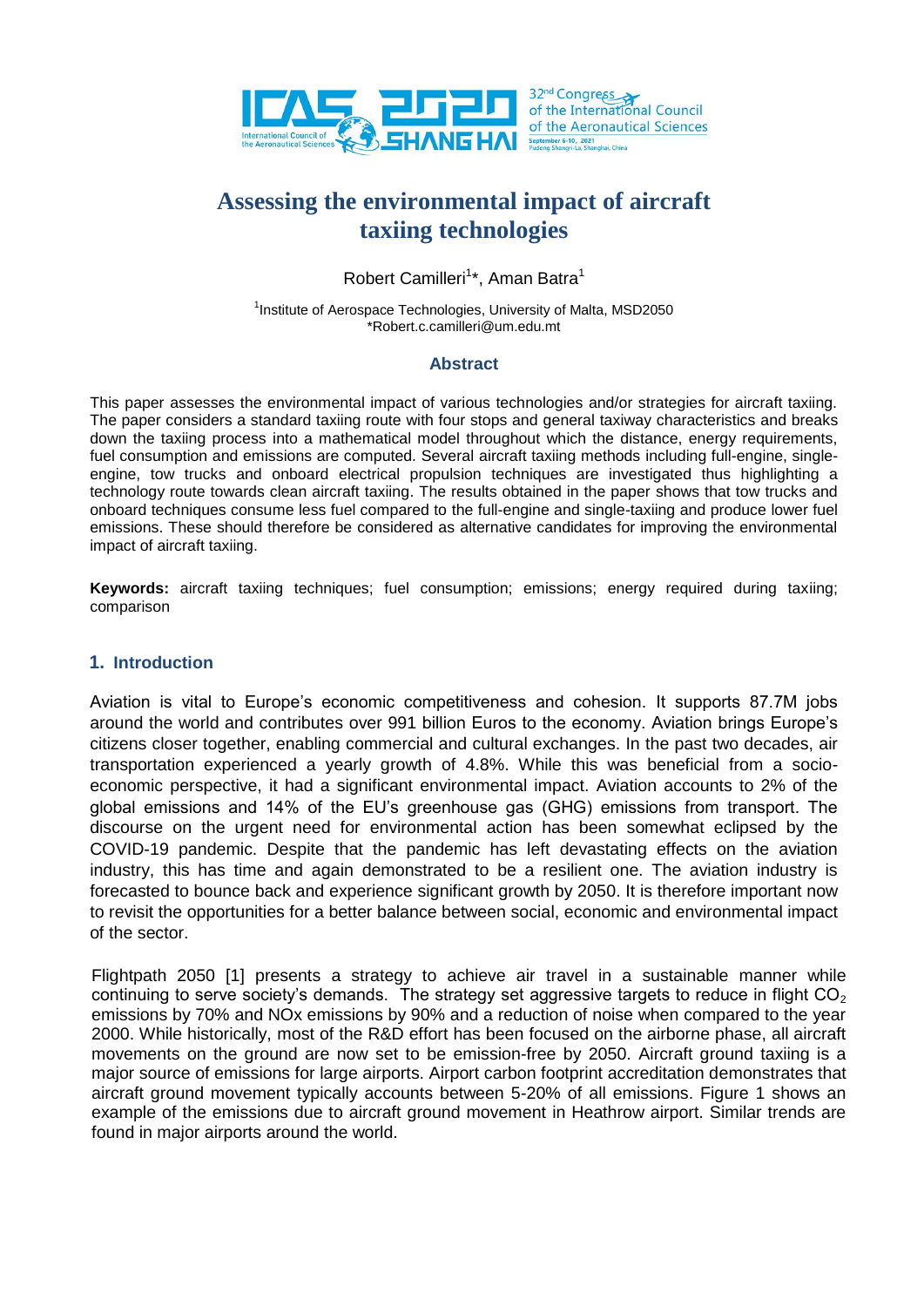**Assessing the environmental impact of aircraft taxiing technologies** 



Figure 1 - Schematic showing the impact of aircraft ground movement on the carbon footprint of Heathrow airport [2].

This paper discusses a number of novel taxiing techniques and develops a tool to analyse their environmental impact with reference to the baseline standard taxiing method. The taxiing options investigated include:

- Standard taxiing method (used as a baseline)
- A single engine taxiing technique
- An external ground propulsion solutions system using either diesel, gasoline or electrically powered tow trucks.
- An advanced onboard electric taxiing technique powered by Auxiliary Power Unit. Such techniques include the suggested Electric Green Taxiing System (EGTS) project [2-4] and WheelTug [5].

Despite the development of the technologies, the effectiveness and environmental impact of each technological route is still unclear. The paper aims to fill this gap and is therefore structured as follows: Section 2 provides a review of the various taxiing techniques and associated technologies. Section 3 describes the mathematical modelling of the taxiing process, including the computation of energy required during taxiing, the fuel consumption and resulting emissions. The results are demonstrated in Section 4 where the emissions emanating from the various taxiing techniques are compared. A discussion and conclusion section is provided in Section 5.

## **2. Literature Review**

Conventionally, aircraft engines have been used for taxiing purpose. Thrust engines are typically set at 7% idle thrust [3]. The leads to high fuel burn and a considerable amount of CO2 is released in air at ground level. Taxiing using engines can be segregated into full-engine and single-engine taxiing [\[4\]](#page-10-1) [\[5\]](#page-10-2). In the former, all aircraft engines are used for taxiing while in the latter only a single engine is used [6] [7].

Engineless concepts for aircraft taxiing techniques are broadly divided into onboard and external systems. Onboard systems typically consist of electrical motors installed in either the main landing gear or the nose wheel, a power converter, a control system and an electrical energy source [3]. WheelTug [\[8\]](#page-10-3) is such a system which was installed and tested in a Boeing 767. The system consists of two induction motors manufactured by Chorus Motors and installed at the nose wheel. The APU is used to power the motors during taxiing operation. This system is advantageous as it reduces the taxiing time. In a collaboration between DLR and Lufthansa Technik [\[3\]](#page-10-2) [\[9\]](#page-10-4) an onboard taxiing system was developed using brushless DC motors which were also installed in the NLG. The power was derived from fuel cells. The system was tested onboard an Airbus A320 at the Hamburg airport in 2011. Conversely, the Electric Green Taxiing System (EGTS) [3] was developed by Safran and Honeywell. The system consists of a rectifier, a control unit and a traction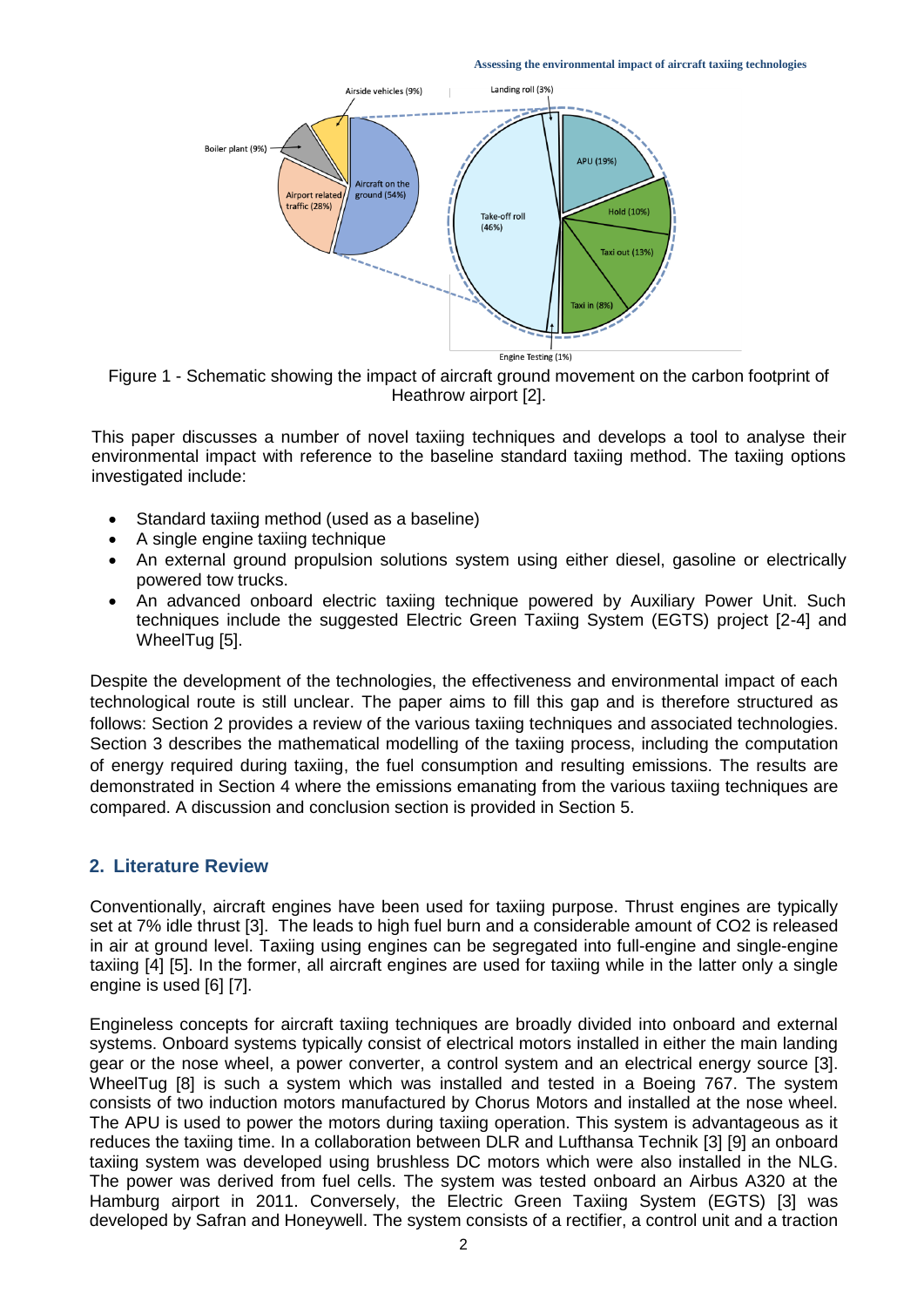motor installed on the main landing gear. EGTS was successfully tested at the Paris Air Show 2013. The system achieved a speed of 20 knots at the Toulouse Airport.

On the other hand, external engineless taxiing makes use of tow trucks which pulls the aircraft along the entire taxi route. The tow trucks can be powered by diesel/gasoline ICE engines or may be fully electric. The advantage of external taxiing is that they are noninvasive to the aircraft design [3] [\[5\]](#page-10-2) and no additional weight is added to the aircraft. One such example of external taxiing systems is Taxibot [\[10\]](#page-10-5) [\[11\]](#page-10-6) [\[12\]](#page-10-7); a semi-autonomous hybrid tractor design for pushback, taxi-in and taxi-out procedures. The truck is run on diesel engines with electric motors installed in the four wheels. The aircraft direction is controlled by the pilot through the tiller as in normal taxiing. Sensors installed in the vehicle detect the steering of the NLG and other wheels are steered accordingly while the braking is carried out using the main landing gear. Taxibot has been certified for use on Boeing 737 and Airbus A320 aircraft models. Maximum power achieved by Taxibot is around 500 kW and it has reached the speed of 45 knots towing a B737 aircraft at MTOW [3]. It is being operated by Lufthansa at the Frankfurt International Airport since Nov 2014.

#### **3. Mathematical models**

To establish the environmental impact for each technology route, the paper develops a method by which the taxiing route is analyzed and broken down into a mathematical model. This is then used to calculate the energy requirement for the taxiing process. By establishing the source of energy powering the technology, the equivalent emissions index is used to determine the overall emissions throughout the taxiing process. Figure 2 provides a schematic of this process. The following sections provide more detail into each of these steps.



Figure 2 - Schematic showing the process for comparing the environmental impact of different taxiing technologies.

## **3.1 Establishing the taxiing route and developing a mathematical model**

Throughout this paper, a taxiing route which consists of four segments and four stops is considered. The segments are divided into accelerating, constant velocity and braking components. The Figure 3 given below shows a transformation from a taxiing route on an aerodrome to segments and velocity components. The force required to propel the aircraft has been discussed in [\[13\]](#page-10-8) which proposes a model for computing energy needed for taxiing. The computation incorporates components signifying the aerodynamic drag, tractive forces and the taxiway and runway slopes. It also takes into account headwind, coasting speeds, acceleration and deceleration during taxiing. The model evaluates tractive force, energy and power requirements. This model was tested on six different category aircrafts and a comparison was drawn.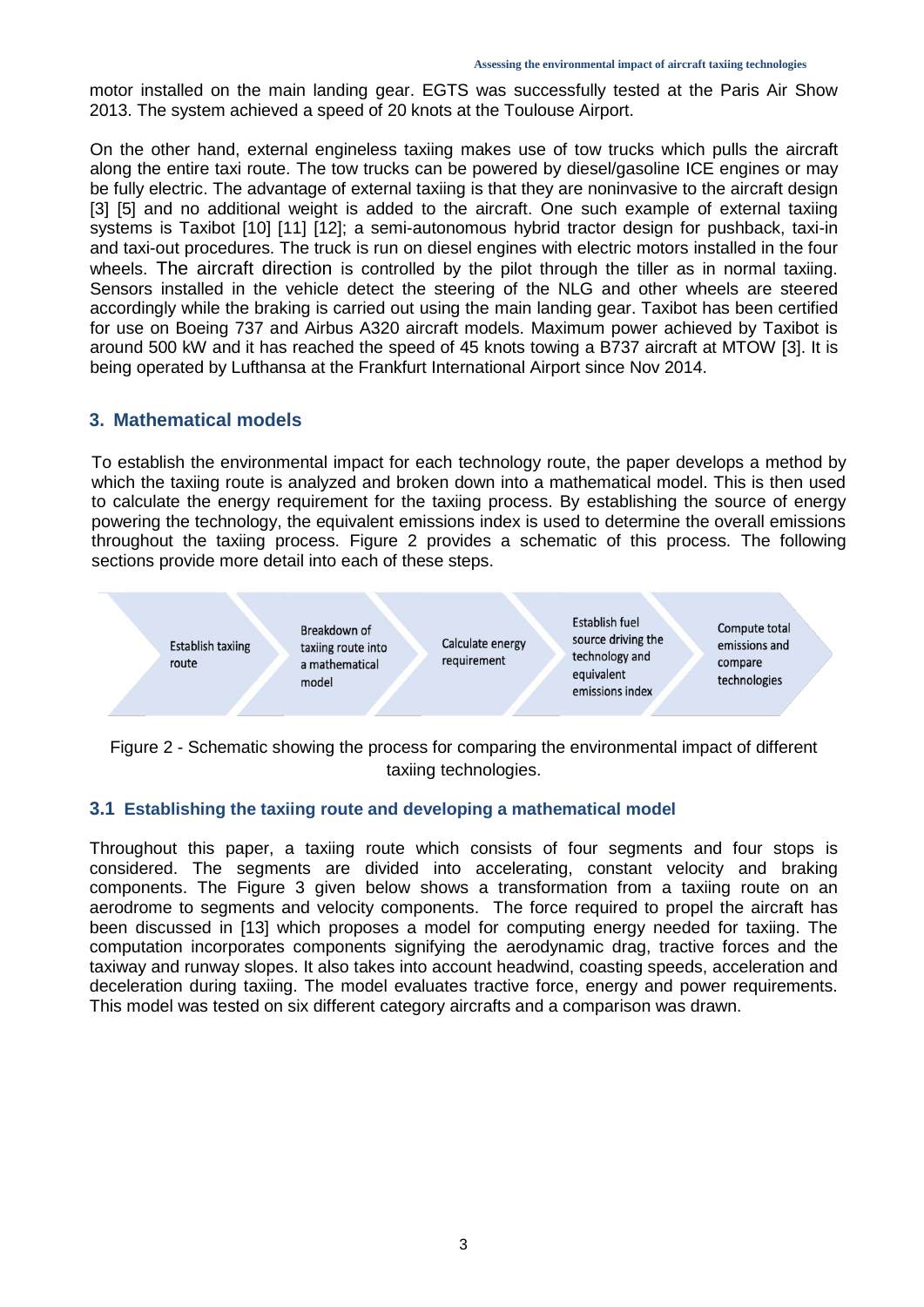



Figure 3 - Transformation from a taxiing route on an Aerodrome to a mathematical model using segments.

#### **3.2 Calculation of the energy requirement for taxiing**

Having established the route and the forces required to move the aircraft, the energy required for taxiing along a particular route is computed with designated values of velocity, acceleration and deceleration and standard airport taxiway characteristics. The total work or energy used during taxiing segments can be computed using the following equation:

$$
A_{\text{tot}} = \sum_{i=1}^{4} A_i = \sum_{i=1}^{4} \left( \int_{s_{i-1}}^{s_i} F_i * ds \right) = \sum_{i=1}^{4} \left( \int_{t_{i-1}}^{t_i} F_i * v_i(t) * dt \right)
$$
(1)

Where: $A_{tot}$  is the total energy,  $F_i$  is the force, *ds* is a small distance,  $v_i$  is the velocity and *dt* is a finite time.

Using Newton's second law of classical mechanics, the total force (in horizontal direction) acting on an aircraft during taxiing operation can be written as:

Force = 
$$
M_{\text{eff}}a = M_A \cdot K \cdot \frac{dv}{dt} = F_{\text{tract}} - D_a(v) - \mu_{\text{CRR}}(v) \cdot W_A \cdot \cos \varphi - W_A \cdot \sin \varphi
$$
 (2)

Where: *v* is the instantaneous groundspeed and *a* is the instantaneous translational acceleration.  $W_A$  is the aircraft weight,  $M_{eff}$  is the aircraft mass and *g* is acceleration due to gravity.  $F_{\text{tract}}$  is the traction force,  $D_a$  is the aerodynamic drag,  $\mu_{CRR}$  is the rolling coefficient and  $\varphi$  is the taxiway slope in radians. For small angles  $\varphi$ ,  $\cos \varphi = 1$ ,  $\sin \varphi = \varphi$ 

Equation (2) can be rearranged as follows:

$$
F_{\text{tract}} = M_A. \text{ K.} \frac{\text{dv}}{\text{dt}} + D_a(v) + \mu_{\text{CRR}}(v). W_A + W_A. \varphi \tag{3}
$$

By substituting the traction force (3) into (1) gives:

$$
A_{\text{tot}} = \sum_{i=1}^{4} (\int_{t_{i-1}}^{t} (M_A. K. \frac{dv}{dt} + D_a(v) + \mu_{\text{CRR}}(v). W_A + W_A. \varphi) * v_i(t) * dt)
$$
(4)

The rolling resistance  $\mu_{CRR}$  was defined as:

$$
\mu_{\rm CRR} = \mu_0 [1 + \frac{v}{v_0}] \tag{5}
$$

Where:  $\mu_0$  is the rolling resistance constant (assumed to be 0.01), *v* is the aircraft velocity and  $v_0$  is a reference point of 80 knots.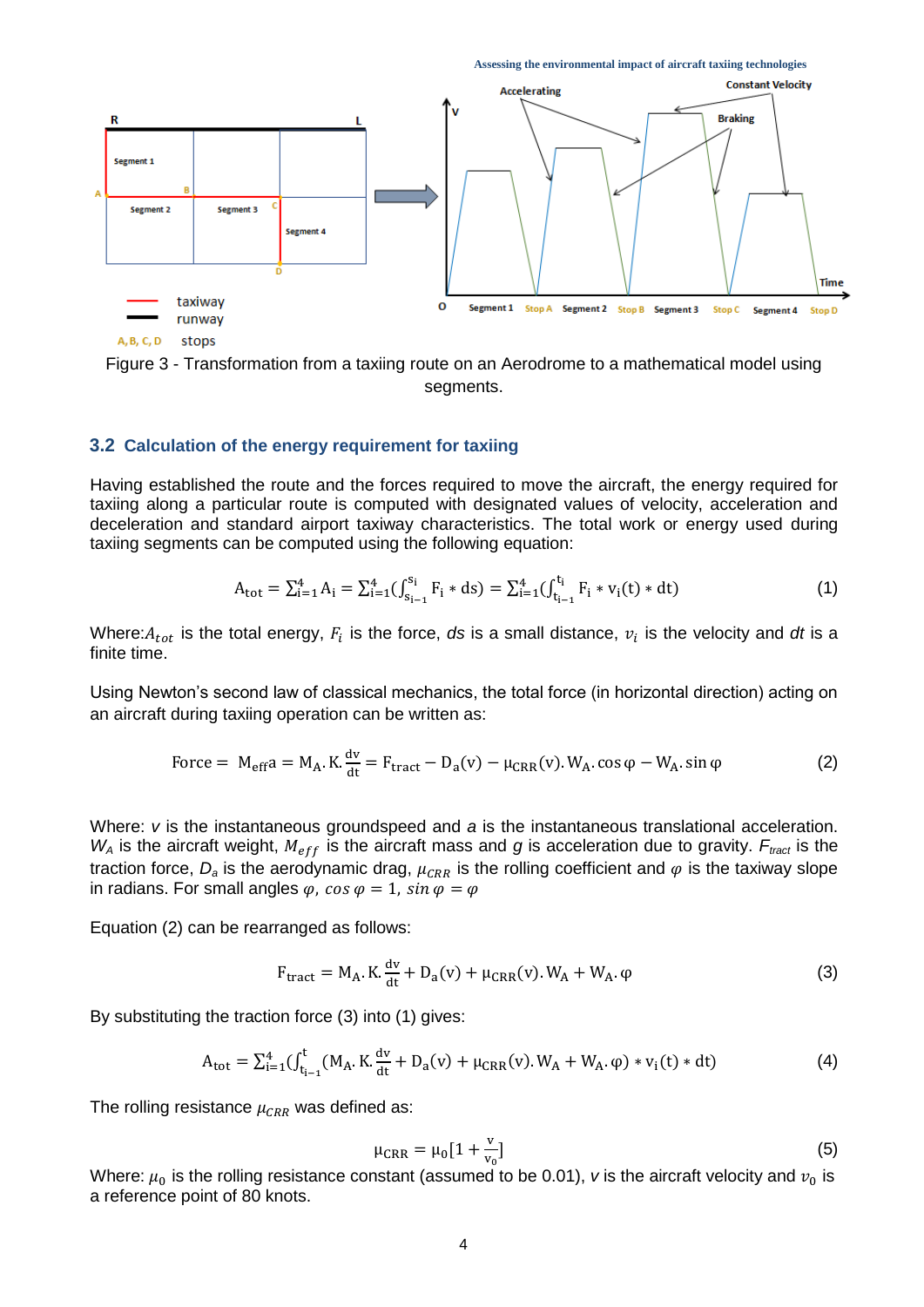The aerodynamic drag was computed using:

$$
D_a = G.(v + v_w)^2
$$
, where  $G = \frac{1}{2} \rho_{SL} SC_{D_{\text{taxi}}}$  (6)

Where:  $\rho_{SL}$  is the density at sea level, S is the wing area.  $C_{D_{tary}}$  is the coefficient of drag during taxi, computed as:

$$
C_{D_{\text{taxi}}} = C_{D_0} + \beta. \text{ K. } C_L^2 \tag{7}
$$

Where:  $\mathcal{C}_{D_{0}}$  is the coefficient of drag at zero angle of attack,  $\beta$  is the ground effect influence factor,  $K$  is the coefficient of drag due to lift,  $\, \mathcal{C}_{L} \,$  is the coefficient of lift.

The total tractive work or energy needed for taxiing for each taxiing route segment with constant headwind can be derived using the above mentioned equations:

Energy 
$$
(A_{tot}) = \frac{M_A \cdot \kappa v_i^2}{2} + M_A \cdot g \cdot \phi_i \cdot s_i + M_A \cdot g \cdot \mu_0 \cdot s_i + M_A \cdot g \cdot \mu_0 \cdot \frac{v_i}{v_0} \left[ s_i - \frac{1}{3} \frac{v_i^2}{2a_i} \right] +
$$
  
\n
$$
G \cdot \frac{v_i^2}{2a_i} \left[ \frac{v_i^2}{2} + \frac{4}{3} v_i v_w + v_w^2 \right] + G \cdot (v_i + v_w)^2 \left[ s_i - \frac{v_i^2}{2a_i} \right]
$$
\n(8)

Where:  $M_A$  is the aircraft mass,  $v_i$  is the taxiing speed,  $s_i$  is the taxiing distance,  $\kappa$  is the rotational inertia factor,  $a_i$  is the taxiing acceleration and  $\phi_i$  is the taxiing slope.

Having established the taxi route and energy requirement to get the aircraft from point A to point B the following section computes the fuel consumption and emissions level for each technology.

#### **3.3 Establishing the fuel consumption and emissions level**

The fuel consumption and emissions level for aircraft taxiing is dependent on the technology being adopted. Therefore, this section will discuss each technology and compute its fuel consumption and emission level individually.

#### **3.3.1. Full-engine taxiing:**

Zhang et al. [\[4\]](#page-10-1) suggest fuel consumption models for full and single engine taxiing. The model also considers the low visibility and taxiing conflict information. This model was further developed to compute the emissions from the engines. In the single-engine taxiing scenario, one engine is reserved during taxiing. It also considers the preheating of the other engine which is necessary before entering into the runway. The calculation model was constructed on the basis of ICAO database. This model utilises fuel flow, taxiing time, number of engines and low visibility factor to compute fuel consumption needed for taxiing. The model can also incorporate states (such as acceleration, deceleration and waiting) during conflict situation during taxiing. The full engine taxiing method involves usage of all aircraft engines for taxiing operation. The aircraft engines are typically run at 7% thrust with brakes on. The fuel consumption using full engine taxiing can be was defined in [3] as:

$$
Full Consumption = \sum t * n * f * \alpha
$$
 (9)

Where: *t* is the taxiing time, *n* are the number of engines, *f* is the fuel flow and  $\alpha$  is the coefficient of low visibility weather. The fuel flow *f* is defined as:

$$
f = \text{Thrust needed for taking } * \text{TSFC} \tag{10}
$$

where  $TSFC$  is the thrust specific fuel consumption.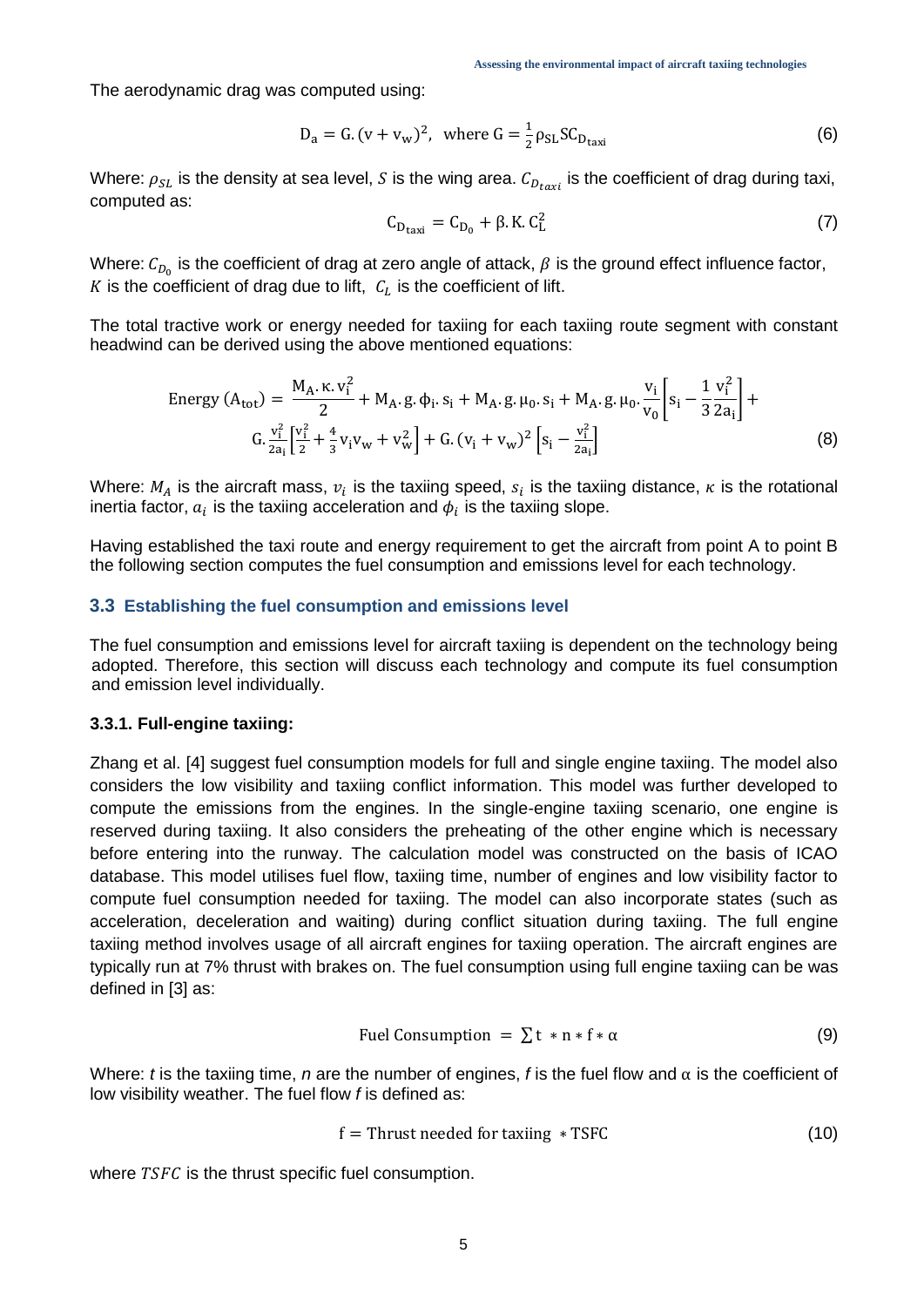Conversely the coefficient for low visibility  $(\alpha)$  is defined as:

$$
\alpha = \frac{\overline{v}_{\text{normal}}}{\overline{v}_{\text{low visibility}}}
$$
 (11)

Where:  $V_{normal}$  is the average taxiing velocity and  $V_{low\; visibility}$  is the average taxiing velocity in low visibility conditions.

The results obtained from the equation 9 for the fuel consumption using full engine taxiing were verified from the fuel consumption models as following (equations 12 and 13) [\[14\]](#page-10-9):

Full Consumption (kg) = 
$$
(a_1 + b_1 * t + c_1 * n_s + d_1 * n_t) * \sqrt{T_{amb}}
$$

\n(12)

Where:  $T_{amb}$  is the ambient temperature at the airport,  $a_1$ ,  $b_1$ ,  $c_1$  &  $d_1$  are the empirical parameters estimated by regression, t is the taxiing time,  $n_s$  is the number of stops during taxiing and  $n_t$  is the number of turns during taxiing.

$$
Full Construction (kg) = (a_2 + b_2 * t + c_2 * n_a) * \sqrt{T_{amb}}
$$
\n(13)

Where:  $a_2$ ,  $b_2$  &  $c_2$  are the empirical parameters and  $n_a$  are the acceleration events during taxiing. An acceleration event occurs when an acceleration of 0.15 m/sec<sup>2</sup> is observed for 10 sec.

The table 1 given below enlists the empirical parameters for narrow-body aircrafts such as A320 and B737 used in equations 12 and 13.

|  |  |  |  |  | Table 1 - Empirical parameters showing the fuel consumption for a narrow-body aircraft |
|--|--|--|--|--|----------------------------------------------------------------------------------------|
|--|--|--|--|--|----------------------------------------------------------------------------------------|

| <b>Empirical</b><br>parameters | a <sub>1</sub> | $\mathbf{b}_1$   | C1         | $\mathbf{d}$                             | $a_2$                                       | $\mathbf{b}_2$     | c <sub>2</sub>                           |
|--------------------------------|----------------|------------------|------------|------------------------------------------|---------------------------------------------|--------------------|------------------------------------------|
|                                | $kg/k^0.5$     | kg/sec-<br>k^0.5 | $kg/k^0.5$ | $kg/k$ <sup><math>\wedge</math>0.5</sup> | $kg/k$ <sup><math>\wedge</math></sup> $0.5$ | kg/sec-<br>$k^0.5$ | $kg/k$ <sup><math>\wedge</math>0.5</sup> |
| <b>Values</b>                  | $-0.26$        | 0.0125           | 0.1        | $-0.02$                                  | $-0.0896$                                   | 0.0124             | 0.1174                                   |

#### **3.3.2 Single-engine taxiing:**

In the single engine taxiing method, the aircraft reserves one engine during the taxiing operation. Therefore, only one engine is responsible for providing thrust and the resulting emissions during the taxiing process. However, the reserved engine has to be preheated before entering the runway. The preheating time is 2-5 minutes. The engines are also needed to cool down after landing operation before entering taxiing. Studies have shown that this strategy reduce fuel burn and associated costs and emissions by approximately 32% [\[5\]](#page-10-2). However. operating with a single engine also requires additional system checks to be carried out which necessitates crew attention. The fuel consumption during single-engine taxiing operation can be computed using the equations developed in [3] and replicated here:

$$
\text{Full Consumption} = \sum t \times \frac{n}{2} \times f \times \alpha + t \times \frac{n}{2} \times f \times \min(t_i \times \alpha, 0.5) \tag{14}
$$

Where:  $min (t_i * \alpha, 0.5)$  indicates that if the taxiing time is longer than 5 min, then this preheating time is set to 5 min and if the taxiing time is less than 5 min, then this preheating time is taken as taxiing time.

#### **3.3.3 Engineless taxiing using external systems:**

Engineless taxiing using external systems makes use of a specialized tow truck which delivers the aircraft from the gate to the runway (and vice versa). Examples of such technologies include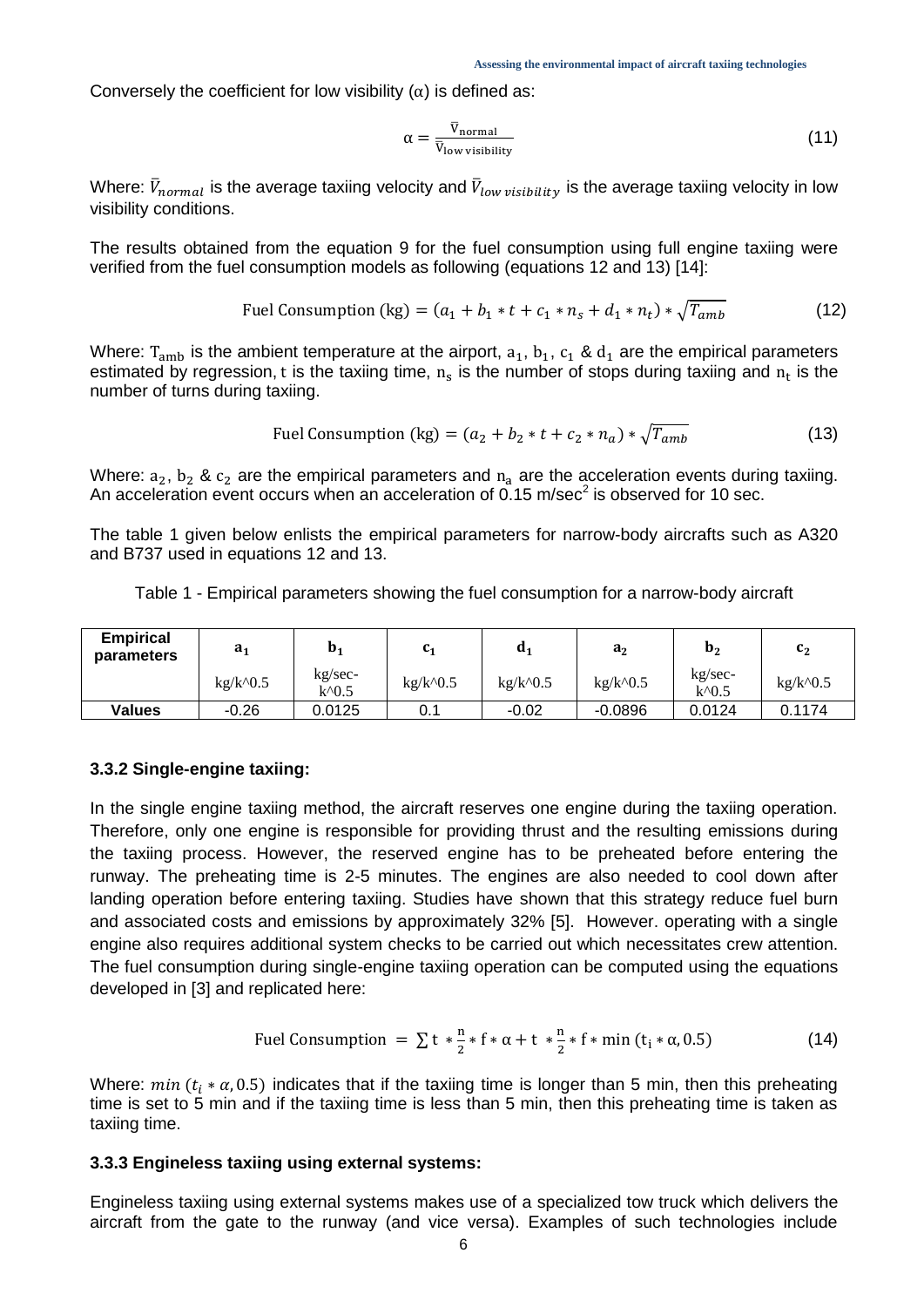Taxibot, developed by Israel Aerospace Industries (IAI). The tow truck could be fuelled with diesel or gasoline, or could be fully electric. The fuel consumption for a tow truck using an internal combustion engine was defined in [5] as:

$$
Full Consumption = 2.5 * t * bhp * f \tag{15}
$$

Where: t is the taxiing time,  $bhp$  is the break horsepower of the engine and f is the fuel flow.

Usually, taxiing using a tow truck is much slower than taxiing using aircraft engines. This model incorporates a factor of 2.5, which takes into account the actual taxiing time. The calculation for an electric tow truck was also carried out. The power needed by an electric tow truck for taxiing can be found using the following equation:

Power (in kWh) = 
$$
\frac{A_{\text{tot}}*(\text{in hr})}{t(\text{in sec})*1000}
$$
 (16)

Where:  $A_{tot}$  is the total energy (from equation 1) and t is the taxiing time.

#### **3.3.4 Engineless Taxiing using onboard systems:**

Engineless taxiing using onboard operations makes use of technology that is inbuilt onto the aircraft. Such examples include WheelTug [\[8\]](#page-10-3) and EGTS [\[9\]](#page-10-4). While WheelTug installs electrical motors on the nosewheel of the aircraft, EGTS installed electrical motors on the main landing gear. However, both systems require the APU to power the machines.

Thus, the fuel consumption required by the APU for taxiing can be computed using the equation:

$$
Full Consumption = t * f \tag{17}
$$

Where:  $t$  is the taxiing time and  $f$  is the fuel flow (APU jet fuel)

#### **3.4 Emissions**

#### **3.4.1 Emissions for fuel-driven taxiing**

Table 2 shows the emissions indices of different pollutants (Hydrcarbons - HC, Nitrous oxides – Nox, Carbon monoxide – CO and Carbon dioxide – CO2) according to various fuels (Diesel, Gasoline and Jet fuel). The emissions indices belong to the common pollutants emitted from fuels. Emission indices are thoroughly explained in [3]. These indices were used to compute emissions of various pollutants from the fuel consumption found in the previous section.

|   | <b>Pollutants</b> | Diesel fuel       | <b>Gasoline fuel</b> | Jet fuel         |
|---|-------------------|-------------------|----------------------|------------------|
|   | HС                | $1.2$ (gm/bhp-hr) | 4 (gm/bhp-hr)        | $3.8$ (gm/kg)    |
| 2 | NOx               | 11 $(gm/bhp-hr)$  | $4$ (gm/bhp-hr)      | $9.4 \, (gm/kg)$ |
| 3 | CO                | $4$ (gm/bhp-hr)   | 240 (gm/bhp-hr)      | 37.6 (gm/kg)     |
| 4 | CO2               | 3169 (gm/kg)      | 3169 (gm/kg)         | 3155 (gm/kg)     |

Table 2 - Emission indices of pollutants from various types of fuel

#### **3.4.1 Emissions for electrically driven external taxiing**

Electric powered tow trucks produce less pollutant emissions on the ground. However, they still produce emissions from the electricity production at the power plants, which needs to be accounted for. In this research paper, the power requirement for an all-electric tow truck to follow the taxiing route was established as 41.02 kWh. This energy is supplied through batteries which will need to be charged from the grid. Various countries have different emissions factors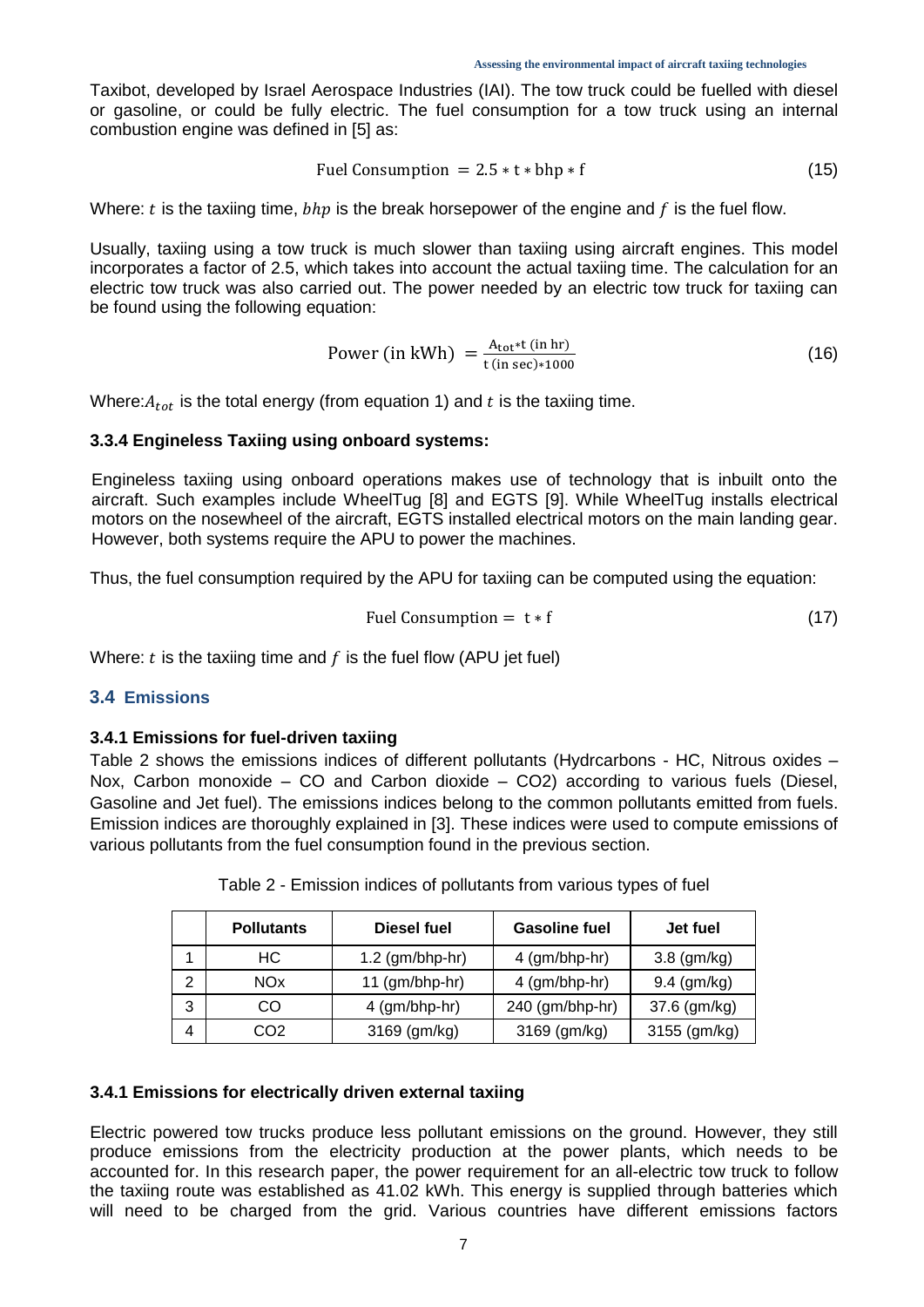accounting for their electricity production. This paper considers the examples of China and Europe as shown in Table 3.

|               | <b>CO2</b> emissions factor<br>(kgCO2/kWh) | CO <sub>2</sub> emissions<br>(kgCO2) |  |
|---------------|--------------------------------------------|--------------------------------------|--|
| China         | 0.555                                      | 22.7661                              |  |
| <b>Europe</b> | 0.275                                      | 11.2805                              |  |

Table 3 - CO2 emissions factors and emissions for China & Europe in case of a full-electric taxiing tow truck

Having reviewed the mathematical model which governs the energy requirement along a specific taxiing route, and the resulting fuel consumption and emissions for the various technologies, the following section will compare the results.

#### **4. Results**

Table 4 shows the results of energy needed for taxiing for 1st, 2nd, 3rd & 4th segments, with reference to Figure 3.

| Table 4 - Energy needed for taxiing for different segments |  |  |
|------------------------------------------------------------|--|--|
|                                                            |  |  |

| <b>Energy needed</b><br>for taxiing | Segment 1 | <b>Segment 2</b> | Segment 3 | <b>Segment 4</b> |  |
|-------------------------------------|-----------|------------------|-----------|------------------|--|
|                                     | MJ        | MJ               | MJ        | MJ               |  |
| <b>Values</b>                       | 19.6      | 35.6             | 41.5      | 49.2             |  |

Depending on the taxiing technique and technology being utilized, the energy required in each segment is satisfied at an associated cost of fuel consumption and emissions produced. Figure 4 shows a comparison of the fuel consumption for the different taxiing technologies. It can be shown that full engine taxiing consumes the most fuel, followed by a single engine taxiing strategy. The results are in line with the literature which show around 30% reduction in fuel and associated emissions [\[5\]](#page-10-2). These are followed by towtruck taxiing methods and onboard system such as WheelTug or EGTS powered through the APU. Totally electric systems are not considered to consume any fuel on the ground. However, an emissions level was associated for the charging of their battery through the emissions indices.



**Taxiing Techniques** 

Figure 4 - Comparison of fuel consumption by different taxiing techniques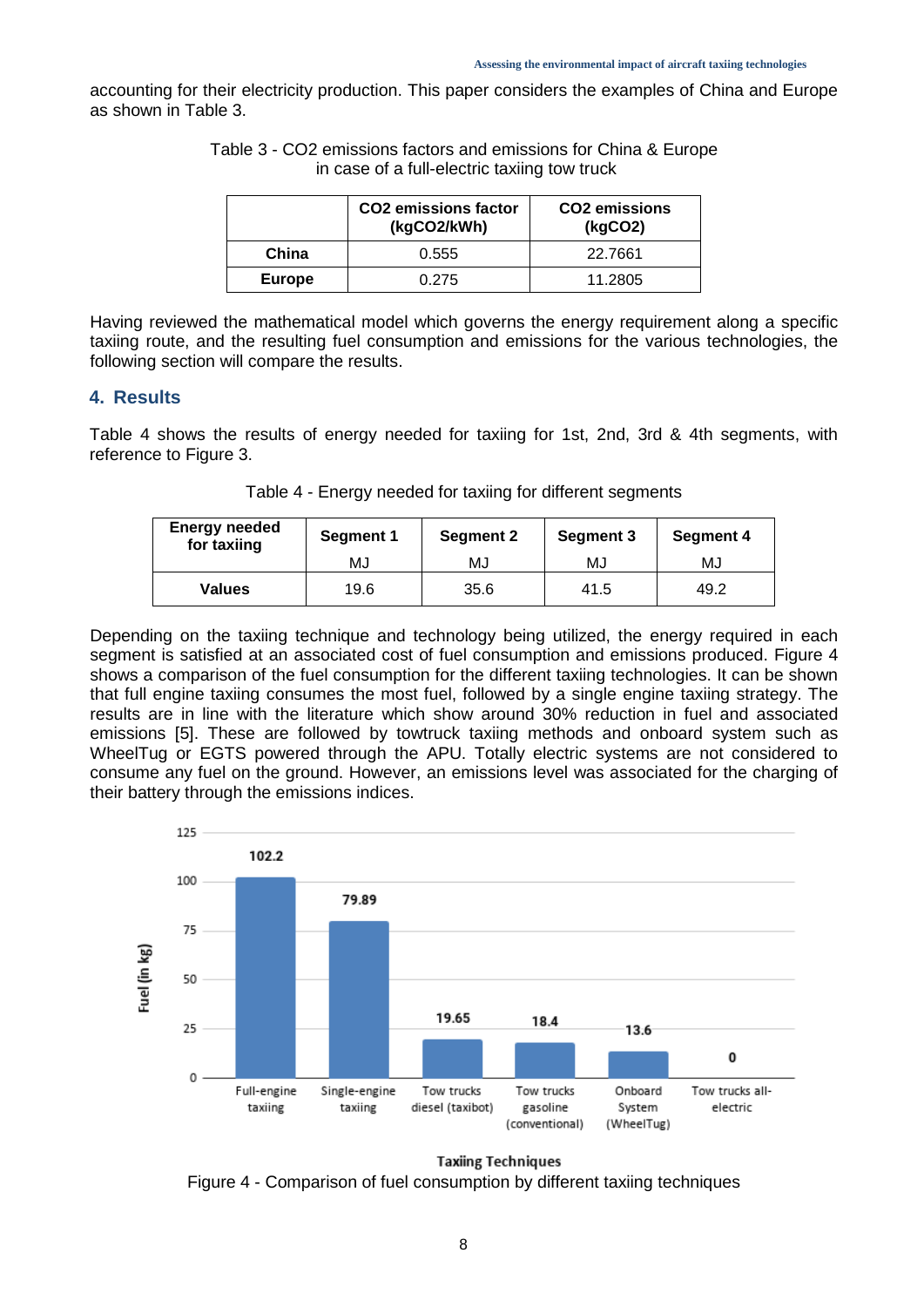Due to their chemical composition, the combustion of different fuels result in different emissions. Table 5 details the computed results of HC, NOx, CO and CO2 emissions from the fuel for the different taxiing strategies and associated fuels. The results follow similar trends found in the literature [18], [19]. The comparison of the emissions for the various taxiing strategies are depicted in Figure 5 and Figure 6. It can be shown that full engine taxiing offers collectively the most emissions. This is followed by single engine taxiing. Conversely, diesel powered tow trucks would lower HC, CO and CO2 but increase has NOx emissions that are comparable to full engine taxiing and higher to single engine taxiing. Likewise, gasoline powered tow trucks would offer a reduction in HC, NOx and CO2 but has CO emissions comparable to full engine taxiing and higher than single engine taxiing. Onboard systems powered by the APU offers the greatest overall reduction in overall emissions for fuel powered systems. Unfortunately, the indices for generation of HC, NOx and CO in power generation systems were not readily available in the literature and therefore the effect of charging electric tow trucks could not be established and compared to other strategies. However, this technique offered the biggest reduction in CO2 emissions.

|  |  |  | Table 5 - HC, NOx, CO and CO2 emissions for different taxiing methods |  |  |  |
|--|--|--|-----------------------------------------------------------------------|--|--|--|
|--|--|--|-----------------------------------------------------------------------|--|--|--|

|   | <b>Taxiing methods</b>             | $HC$ (gm) | $NOx$ (gm) | CO (gm)  | CO <sub>2</sub> (kg) |
|---|------------------------------------|-----------|------------|----------|----------------------|
|   | Full-engine taxiing                | 388.36    | 960.68     | 3842.72  | 322.441              |
| っ | Single-engine taxiing              | 303.582   | 750.966    | 3003.864 | 252.05295            |
| 3 | Tow trucks diesel (taxibot)        | 102       | 935        | 340      | 62.27085             |
| 4 | Tow trucks gasoline (conventional) | 65        | 65         | 3900     | 58.3096              |
| 5 | Onboard System (WheelTug)          | 51.68     | 127.84     | 511.36   | 42.908               |



Figure 5 - Pollutant emissions from various taxiing techniques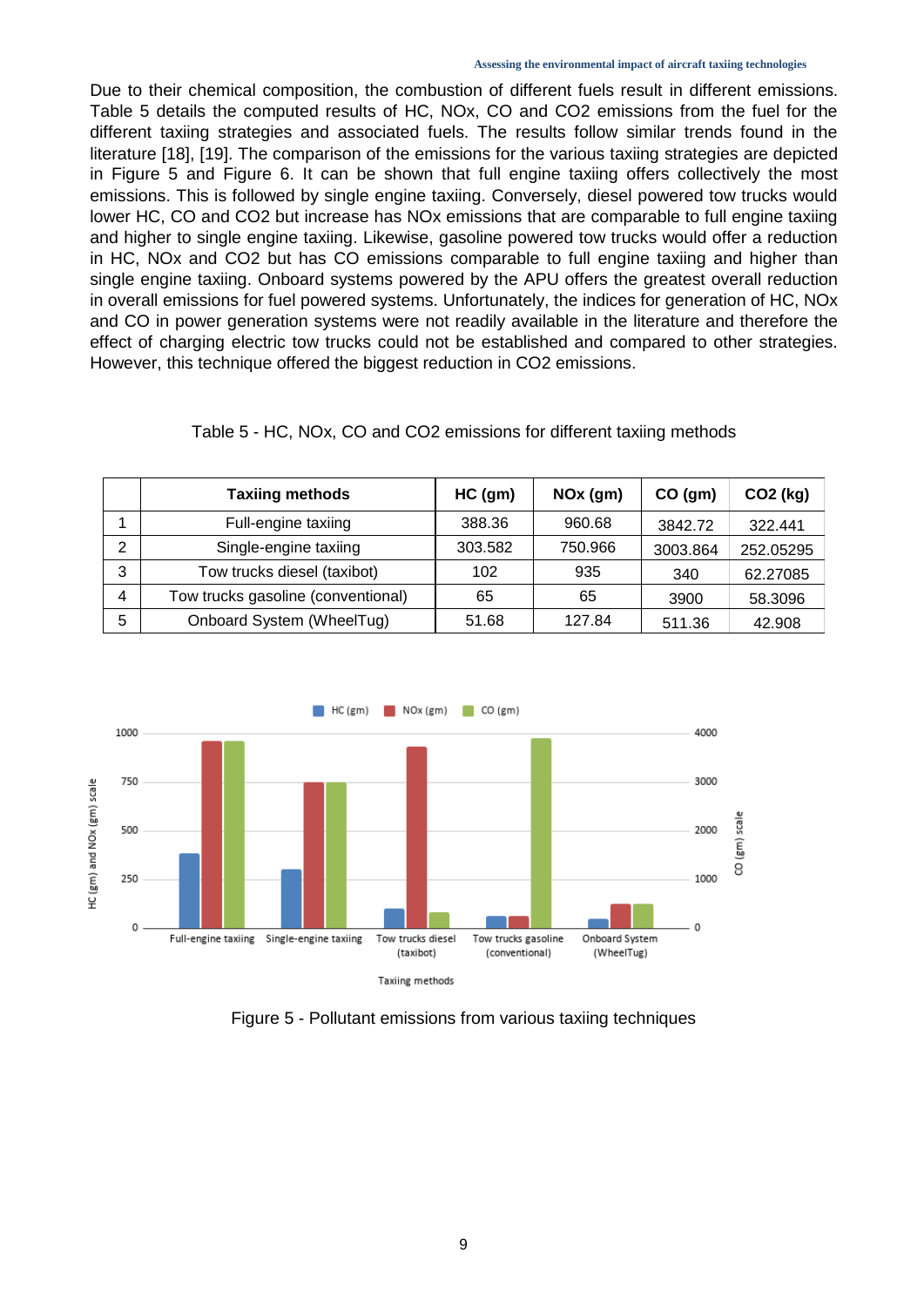

Figure 6 - CO2 emissions from various taxiing techniques

## **6. Discussion and Conclusion**

Despite that various strategies have been proposed in the literature, their effectiveness to reduce the environmental impact of aircraft movement on the ground remains unclear. Indeed, the technological route to achieve zero emissions from aircraft movement on the ground is still uncertain. The paper fills this gap by developing a tool for estimating the environmental impact of various aircraft taxiing solutions. The tool translates the taxiing route into an energy demand and then assess the fuel consumption required by the various taxiing strategies and outputs their resulting emissions.

It was shown that as we move from away from using main thrust engines for taxiing and adopt engineless taxiing methods, there is a clear impact and a reduction in emissions. However, engineless taxiing still present significant challenges.

Diesel-powered tow trucks suffer from high NOx emissions while gasoline-powered tow trucks suffer from high CO emissions. Fully electric tow trucks offer the highest benefit in CO2 reduction. However, their contribution to HC, NOx and CO remains unsolved due to missing emissions indices in the literature. It is safe to assume that the collective emissions for electric tow trucks would decrease as more renewable energies are adopted and integrated into the power generation system of various countries. While an external engineless taxiing solution can be retrofitted to the current aircraft fleet, achieving this still requires to address a number of challenges primarily:

- A significant investment by the airport and/or service provider to upgrade or introduce a fleet of tow trucks;
- Setting up adequate taxiing infrastructure within airports,
- Management of tow trucks and taxiing to ensure no delays are created due to added system complexity, and
- Ensure that no conflicts and compromises to safety due to added complexity.

Conversely, despite that onboard taxiing solutions have demonstrated an overall reduction in emissions on the ground, it is still unclear if this is offset to the flight portion due to the heavier systems. The APU is now required to deliver larger amounts of power to drive the electric motors and therefore a larger generator is required. This technology is also challenging to retrofit and therefore make an impact the existing fleet. The authors are aware of advances in fuel cell and battery technologies which could be used to provide power during taxiing. However, their effect is still to be considered in a separate work.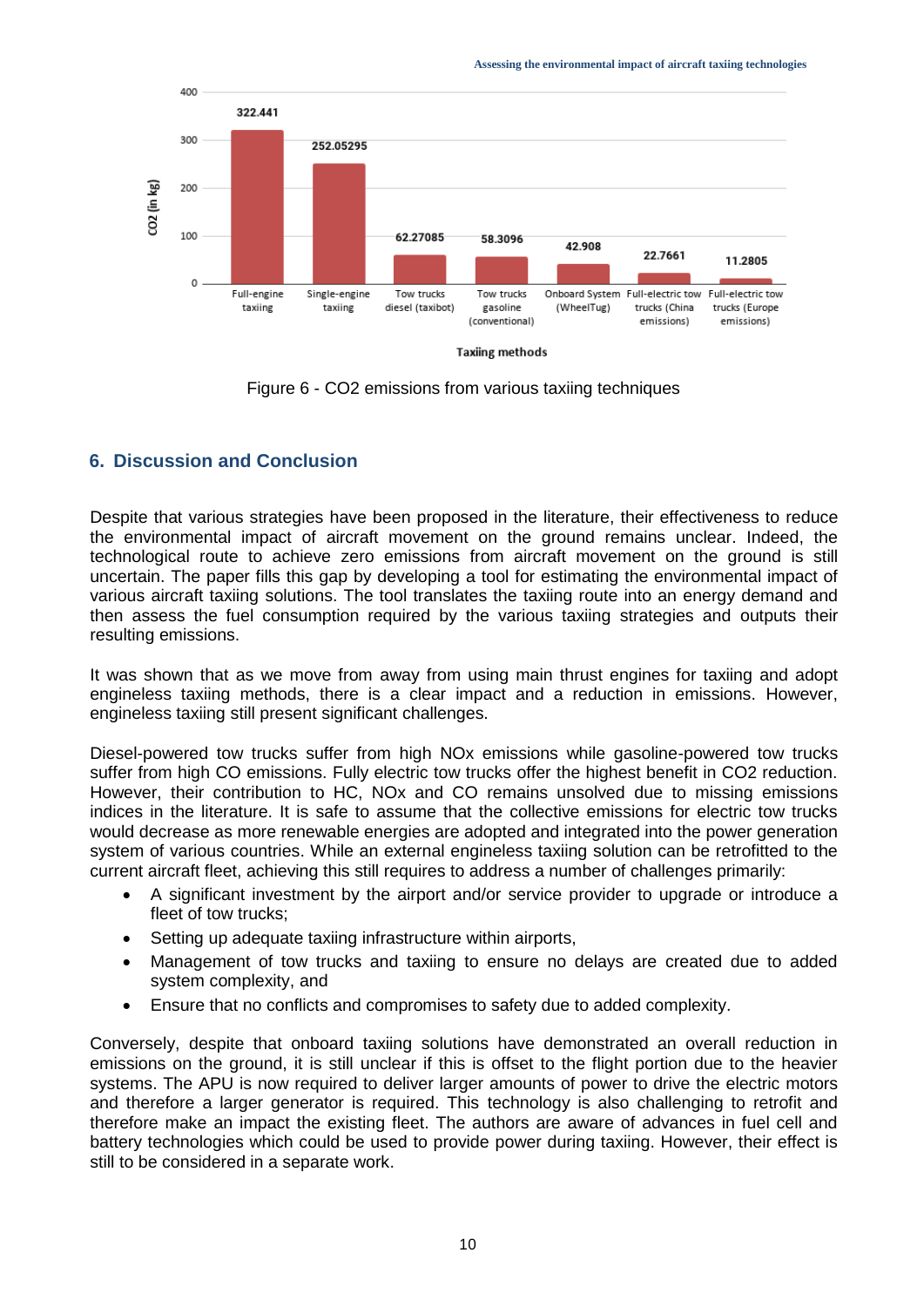#### **Acknowledgement**

This work is a result of project KERS-air. Project KERS-air is financed by the Malta Council for Science & Technology, for and on behalf of the Foundation for Science and Technology through the FUSION: R&I Technology Development Programme.

## **Bibliography**

- <span id="page-10-0"></span>[1] European Comission, "Flightpath 2050 Europe's Vision for Aviation ," European Comission, Belgium, High Level Group on Aviation Research 2011.
- [2] ACI Europe. (2021) Airport Carbon Accreditation (Accessed on 15th May, 2021). [Online]. <https://www.airportcarbonaccreditation.org/>
- [3] Lukic M, Giangrande P, Hebala M, Nuzzo S and Galea M. "Review, Challenges, and Future Developments of Electric Taxiing Systems,". *IEEE Transactions on Transportation Electrfication*, vol. 5, no. 4, December 2019.
- <span id="page-10-1"></span>[4] Zhang M, Huang Q, Liu S and Li H. "Assessment Method of Fuel Consumption and Emissions of Aircraft during Taxiing on Airport Surface under Given Meteorological Conditions," *Sustainability*, vol. 11, no. 6110, 2 November 2019.
- <span id="page-10-2"></span>[5] Ithnan M I MD, Selderbeek T, Beelaerts van Blokland W W A, and Lodewijks G. "Aircraft Taxiing Strategy Optimization".
- [6] Deonandan I and Balakrishnan H. "Evaluation of Strategies for Reducing Taxi-out Emissions at Airports,". *AIAA Aviation, Technology, Integrations, and Operations*, 2010.
- [7] Kumar V, Sherry L and Thompson T. "ANALYSIS OF EMISSIONS INVENTORY FOR "SINGLE-ENGINE TAXI-OUT" OPERATIONS,". *THIRD INTERNATIONAL CONFERENCE ON RESEARCH IN AIR TRANSPORTATION*, June 1-4 2008.
- <span id="page-10-3"></span>[8] WheelTug (Accessed on 22 April 2021). [Online]. [http://www.wheeltug.gi](http://www.wheeltug.gi/)
- <span id="page-10-4"></span>[9] Lukic M, Hebala A, Giangrande P, Klumpner C, Nuzzo S, Chen G, Gerada C, Eastwick C and Galea M. "State of the Art of Electric Taxiing Systems,". *ResearchGate*, 09 November 2018.
- <span id="page-10-5"></span>[10] Hospodka J. "Electric Taxiing – Taxibot System," *Mag. of Aviation Devel.*, vol. Vol. 2, No. 10, no. https://doi.org/10.14311/MAD.2014.10.03, 2014.
- <span id="page-10-6"></span>[11] Pan W, Ye Y, Li X, Li Z and Zhang Q. "The Impact of Green Taxiing Systems on Airport,". *International Conference on Electronic Information Technology and Intellectualization (ICEITI 2017)*, 2017.
- <span id="page-10-7"></span>[12] TaxiBot (Accessed on May 08, 2021). [Online].<https://www.taxibot-international.com/>
- <span id="page-10-8"></span>[13] Daidzic N E. "Determination of taxiing resistances for transport category airplane tractive propulsion,". *Advances in Aircraft and Spacecraft Science*, vol. 4, no. 6, pp. 651-677, 2017.
- <span id="page-10-9"></span>[14] Balakrishnan H and Khadilkar H. "Estimation of Aircraft Taxi-out Fuel Burn using Flight Data Recorder Archives,". *AIAA Guidance, Navigation and Control Conference*, 06 - 11, August 2012.
- [15] Masiol, Mauro, Harrison and Roy M. "Aircraft engine exhaust emissions and other airport-related contributions to ambient air pollution,". *Atmospheric Environment*, vol. 95, pp. 409-455, May 2014.
- [16] Aviation in Europe:a vision for 2050 Cleansky (Accessed on 08 May, 2021). [Online]. <https://www.cleansky.eu/sites/default/files/documents/acare-sria-citizen.pdf>
- [17] Charlatte America (Accessed on May 07, 2021). [Online].<https://www.charlatteamerica.com/>
- [18] Eagle Tugs (Accessed on May 07, 2021). [Online].<https://eagletugs.com/>
- [19] Lektro (Accessed on May 07, 20210. [Online].<https://www.lektro.com/>
- [20] Mototok (Accessed on May 07, 2021). [Online].<https://www.mototok.com/>
- [21] Statista 2021 (Accessed on 22 April, 2021. [Online]. <https://www.statista.com/statistics/564717/airline-industry-passenger-traffic-globally/>
- [22] International Air Transport Association (IATA) 24 October, 2018 (Accessed on 21 April, 2021). [Online].<https://www.iata.org/en/pressroom/pr/2018-10-24-02/>
- [23] Organisation for Economic Co-operation and Development (OECD) 10-12 November, 2018 (Accessed on 21 April, 2021). [Online]. [http://www.oecd.org/greengrowth/greening-](http://www.oecd.org/greengrowth/greening-transport/41508474.pdf)